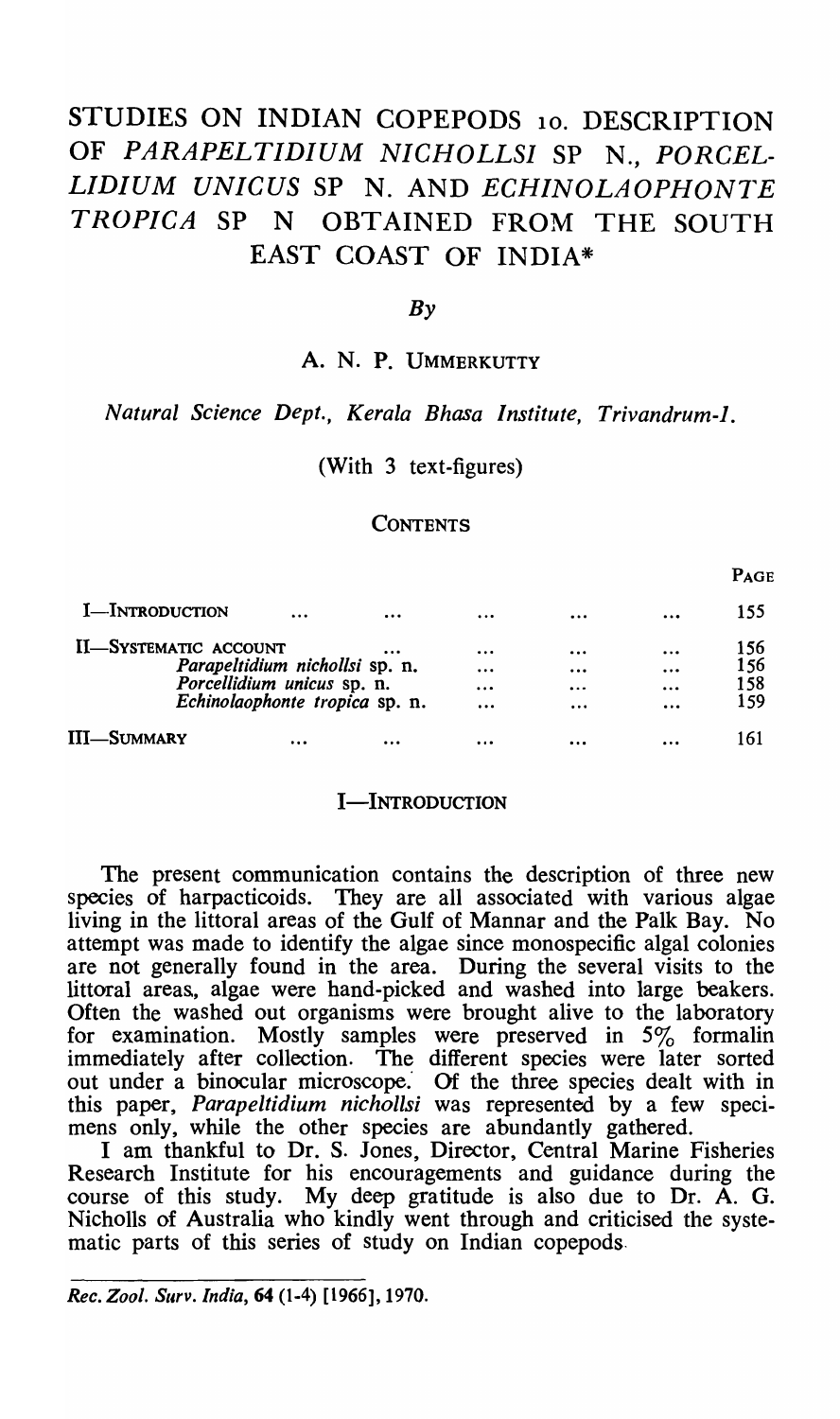## II-SYSTEMATIC ACCOUNT

## Parapeltidium nichollsi sp. n.

*Material examined.*—Six adult females and five adult males of this species were collected from washings of littoral weeds from the Palk<br>Bay at Mandapam on 19th July, 1960. The holotype, allotype and Bay at Mandapam on 19th July,  $1960$ . paratypes are deposited in the Reference Collection Museum of the Central Marine Fisheries Research Institute and bear the register numbers J.  $673/16$ , J.  $674/16$  and J.  $675/16$  respectively.

*Descriptive notes—Female.*—Body ovoid, very stout, dead specimens always being as sketched (Text-fig. 1,  $A \& B$ ); apparently six seg-<br>ments: abdomen more or less hidden from dorsal view. First segments; abdomen more or less hidden from dorsal view. ment widest part of body, only a little less than length of rest of body. Mid-dorsal areas of all segments elevated to moderately sized crests; margins as well as median crests highly chitinised with a beautiful violet tinge. Abdomen 2-segmented, completely covered from dorsal view. Caudal ramus short, twice as long as wide, each ramus carrying one marginal and five apical spine-like setae.

Antennule 7-segmented, very short. First and second segments subequal; third and fourth segments much smaller, each bearing fairly long aesthetasks. Last three segments very small, all carrying a good number of setae except the sixth which has only two setae. Small sensory filaments also distributed on segments. Relative lengths of constituting segments given as below:mumber of setae except the sixth which has only<br>sensory filaments also distributed on segments. R<br>constituting segments given as below: —<br>1 2 3 4 5 6 7<br>35.2 29.0 14.0 7.5 3.4 2.5 8.4

|                                | 3 4 5 6 7 |  |  |
|--------------------------------|-----------|--|--|
| 35.2 29.0 14.0 7.5 3.4 2.5 8.4 |           |  |  |

Antenna (Text-fig. 1, C) 3-segmented with a very rudimentary exopod attached to middle of second joint, and with a number of sensory filaments. Mandible and maxilliped resemble those of *P. cristal1l1n*  Nicholls. Maxillule and maxilla as in figure (Text-fig. 1, D).

First legs (Text-fig. 1, F) exopod 3-segmented; endopod 2-segmented. Protopod segments long; second segment bearing a seta on outer mid-length and a seta on inner distal angle. Basal exopod segment with a seta on distal inner angle; middle exopod segment with two spines, one on either side, both in distal part; terminal exopod segment provided with two long stout spines and four sensory appendages. Basal segment in endopod carries an inner seta in distal angle; distal segment carries two apical spines and one inner spine; three sensory appendages near the base of latter. Next three pairs sensory appendages near the base of latter. Next three pairs<br>of legs (Text-fig. 1, H, J) typical of the genus. Fifth leg of legs (Text-fig. 1, H, J) typical of the genus. Fifth leg (Text-fig. I, J) I-segmented. Basal part corresponding to proximal segment of genus *Peltidium* carries, as in that genus, a broad-based seta on outer side. On inner side it carries a spine and seta. Distal part of fifth leg with two spines on outer, two apical and one on inner margin. Fifth legs highly chitinised. Size, 1.35 mm.

Male.-Differs from female in structure of antennule, first pair of legs and also in presence of a sixth pair of legs.

| Male.—Differs from female in structure of antennule, fi         |  |
|-----------------------------------------------------------------|--|
|                                                                 |  |
| of legs and also in presence of a sixth pair of legs.           |  |
| Antennule 7-segmented, with following relative lengths:         |  |
| $\mathbf{z}$<br>4<br>$\mathcal{L}$<br>h                         |  |
| 30.0<br><b>30.0</b><br>$8.2 = 100$<br>13.6<br>8.2<br>3.6<br>6.4 |  |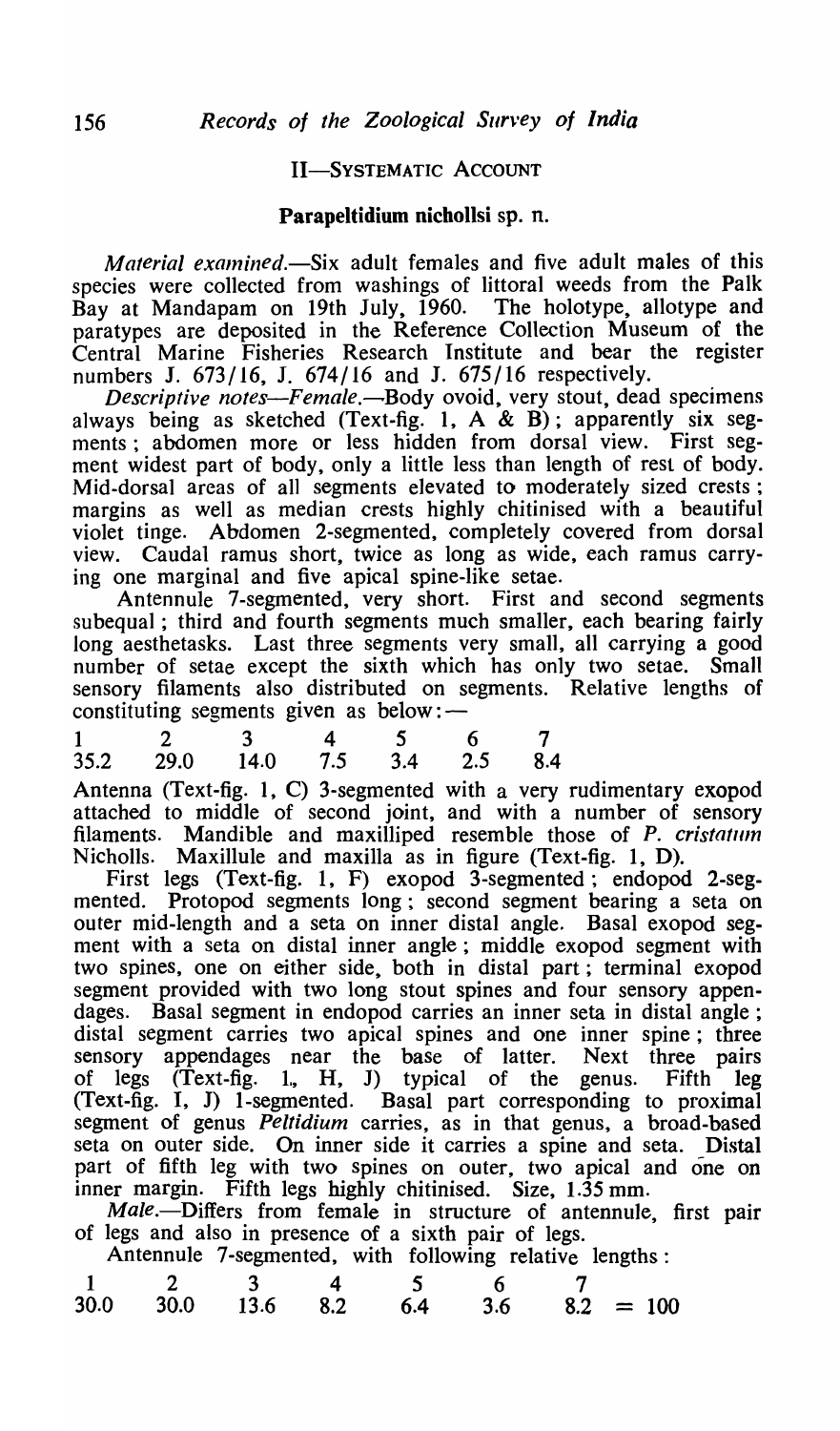Segments rather stout and bear larger number of setae than in female. Third and fourth segments, as in female, carry aesthetasks. Protopod segments as well as two rami of first pair of legs (Text-fig. 1, G) much narrower; but with same number of setae and spines as in female, excepting the inner marginal spine of distal endopod segment which is longer and thinner than that of female. Sixth pair



TEXT-FIG. 1 *Prapeltidium nichollsi* sp. n. A. Female rdorsal view; B. Female lateral view; C. Female antenna; D. Female maxillulae; E. Female maxilla; F. Female first leg; G. Male first leg; H. Female second leg; J. Female fifth leg; K. Male fifth leg; L. Male sixth leg with urosome.

of legs present; parallel to lateral margins of urosomal segments. (Text-fig. 1, L). Each leg consists of a long, fiat strip with two apical setae. Sixth leg just exceeds posterior margin of first urosomaI segment. Size, male 1.15 mm.

The present species is named after Dr. A. G. Nicholls of Australia whose contributions to the knowledge of the copepod fauna of the Indo-Pacific are valuable.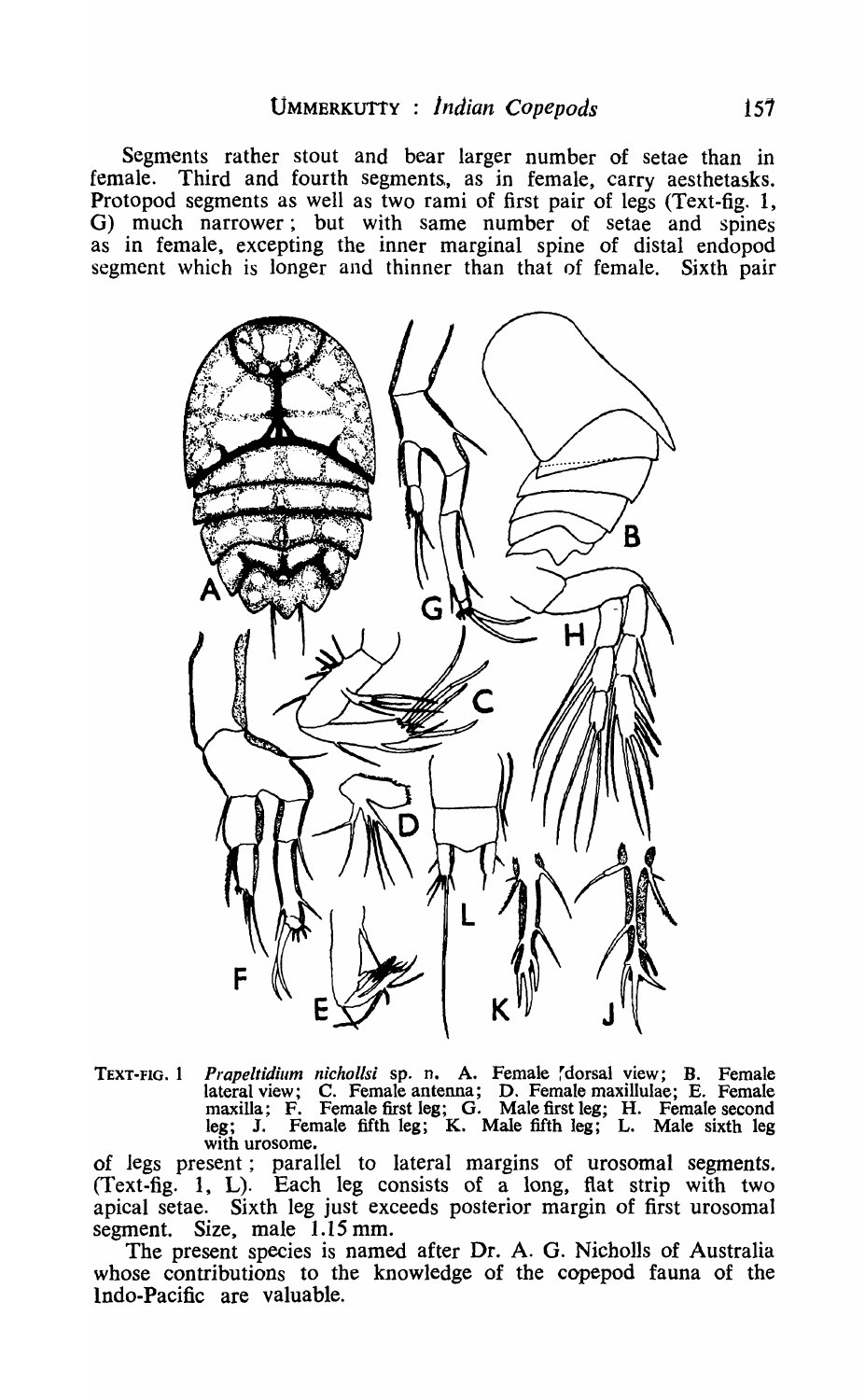## Porcellidium unicus sp. n.

*Material examined.-About* two hundred female and one hundred and fifty male specimens of this copepod were obtained from the washings of algae off Vedalai, in the Gulf of Mannar on 16th July, 1960. Holotype, allotype and paratypes are deposited in the Reference Collection Museum of the Central Marine Fisheries Research Institute and bear the registered numbers J. 732/18, J. 749/18 and J. 750/18 respectively.

*Descriptive notes-Female.-The* yellow colour of this species, bright in life and immediately after killing and faint after a few days of formalin preservation is very peculiar.

Body (Text-fig. 2, A.) elongate, ovate, typically of porcellidiid type with a squared rostrum at anterior side. Ratio of length and breadth of body 1.5: 1.0. Second segment as broad as first, but other body segments smoothly narrowed down to posterior side. Genital segment (Text-fig. 2, C) expanded backwards, the expansion reaching three-fourth length of caudal rami. Each such expansion sharply tapers and terminates in a fine spinule. Abdominal segment very short, inserted



TEXT-FIG. 2. *Porcellidium unicus* sp. n. A. Male and young female in paired condition: B. Male urosome with fifth leg; C. Female urosome fifth leg; D. Male antennule; E. Female second leg; F. Female third leg; G. Female fourth leg.

between genital segment and caudal rami. Anterior margin bordered by chitinous band with a stout backwardly directed spine on either end. Caudal rami thin and cylindrical, carrying three setae terminally and two setae ventrally. Antennule, antenna, mandible, maxillule, maxilla, maxilliped and first pairs of legs typical of genus. Next three pairs of legs (Text-fig. 2, E, F, G) remarkable in possessing only two external spines on terminal exopod segments. Ornamentation of three pairs of legs given as below: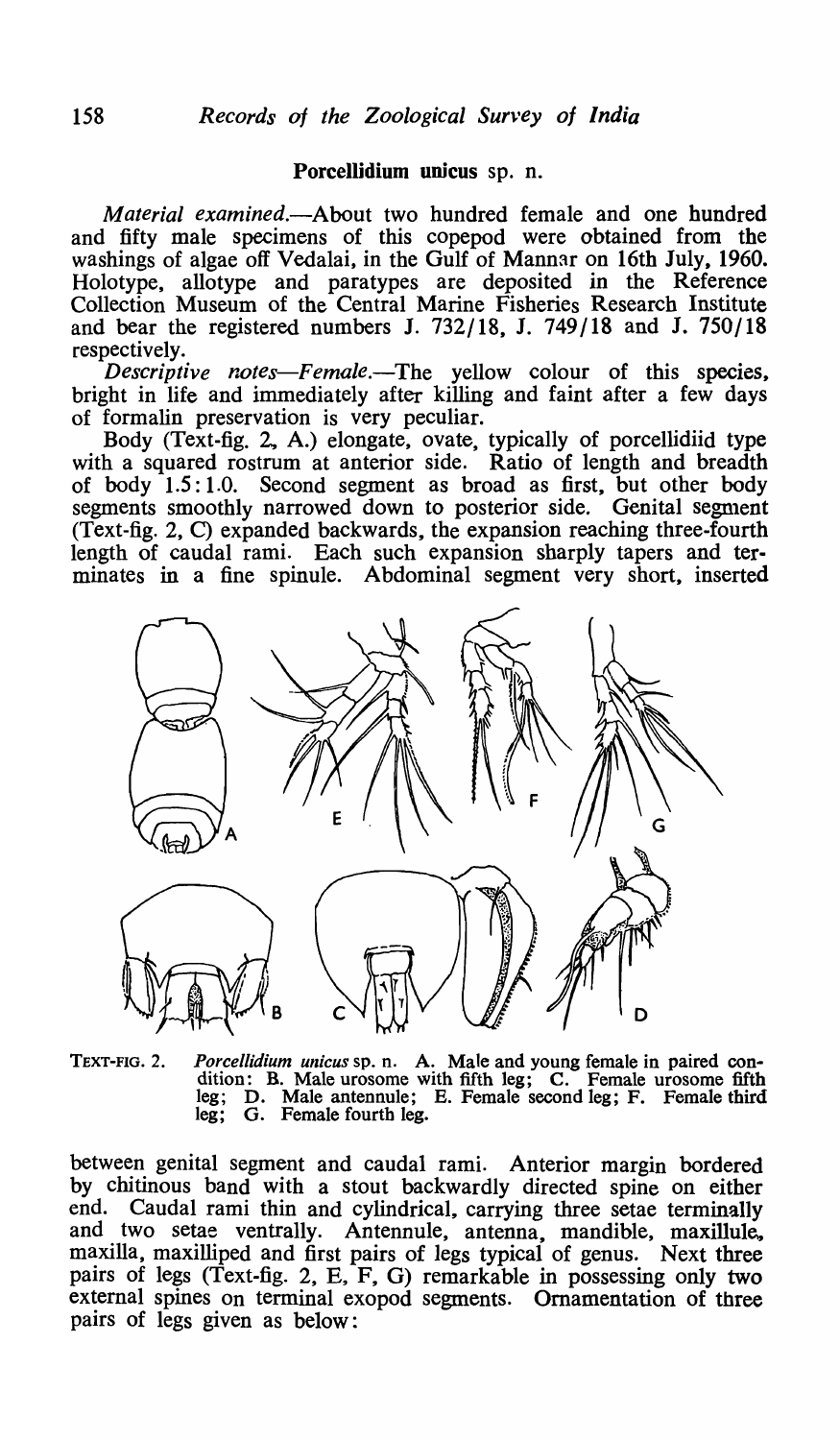|                            |                                         | Protopod          |                     |                             |           |                          |                                               | Endopod                                |                                               |                                                     |     |           |    | <b>Exop od</b> |    |                          |                   |    |
|----------------------------|-----------------------------------------|-------------------|---------------------|-----------------------------|-----------|--------------------------|-----------------------------------------------|----------------------------------------|-----------------------------------------------|-----------------------------------------------------|-----|-----------|----|----------------|----|--------------------------|-------------------|----|
|                            |                                         |                   |                     |                             |           |                          |                                               |                                        |                                               |                                                     |     |           |    |                |    |                          |                   |    |
| P <sub>2</sub><br>P3<br>P4 | <b>Si</b><br>$\boldsymbol{0}$<br>0<br>0 | se<br>Α<br>0<br>0 | <b>S1</b><br>0<br>0 | se<br>$\mathbf A$<br>0<br>0 | <b>S1</b> | se<br>$\bf{0}$<br>0<br>0 | <b>S1</b><br>$\overline{2}$<br>$\overline{2}$ | se<br>$\bf{0}$<br>$\bf{0}$<br>$\bf{0}$ | <b>Si</b><br>$\mathbf{1}$<br>$\mathbf 2$<br>I | st<br>$\overline{2}$<br>$\mathbf{2}$<br>$\mathbf 2$ | se. | <b>S1</b> | se | S1             | se | <b>Si</b><br>2<br>3<br>3 | st<br>2<br>2<br>2 | se |

Inner setae on terminal segment of second endopod, proximal seta on second segment of third endopod, and terminal seta of terminal segment of same leg modified as in other species of this genus. Inner distal margins of these setae carry a number of sharp bristles giving it a comb-like appearence. Inner setae on second and third segments of fourth endopod modified into spine-like structures with bristles on margins. Fifth leg (Text-fig. 2, C) 2-segmented, rather hexagonal. First segment short, bearing one seta. Distal segment with a pronounced calciferous ridge, running along its entire length, dividing it into two halves. Outer margin of distal segment carries a number of spinules of entire posterior two-third of its length, this spinular area divisible into more or less equal halves by a seta. A number of fine sensory hairs also present on outer margin of distal segment. Size, 0.75 mm.

 $Male$ —General shape of body (Text-fig. 2, A) identical to female, but anterior margin of first prosomal segment highly concave. Posterior end of fifth copepodite female fits very well into this concavity of male. Antennule (Text-fig. 2, D) geniculate and apparently 5-segmented. Fourth segment with an aesthetask. Segments highly shortened, their margins calcified. Margins of second segment with numerous bristles. Fifth leg very small, 2-segmented. First segment devoid of any seta or spine. Second segment pentagonal, outer margin divisible into proximal and distal halves., former bordered by a thick ridge carrying numerous fine bristles. Distal part with one setae in its proximal part, and three spines in its distal part; margins of these spines not fringed as in other spices. In urosome (Text-fig. 2, B) genital and anal segments quite short; former just exceeds anterior margin of latter. Caudal rami short, squarish with three setae on posterior margin and one on ventral face. The sides of rami calcified. Size 0.63 mm.

## Ecbinolaophonte tropica sp. n.

*Material examined.*—Numerous specimens of both sexes of this copepod were collected from the Gulf of Mannar on 3rd July, 1960, from weed washings. The holotype, allotype and paratypes are deposited in the Reference Collection Museum of the Central Marine Fisheries Research Institute and bear the register numbers J. 680/17, J. 681/17 and J. 682/17 respectively.

*Descriptive notes. Femaie.-Cephalosome* with (Text-fig. 3, A, B) a tripartite division, anterior, posterior and an intervening middle region with lateral wings. Four pedigerous segments besides cephalosome; first three more or less of equal dimensions, the last one larger than others. Genital segment quite large, much wider than long. Abdominal segments, diminish both in length and width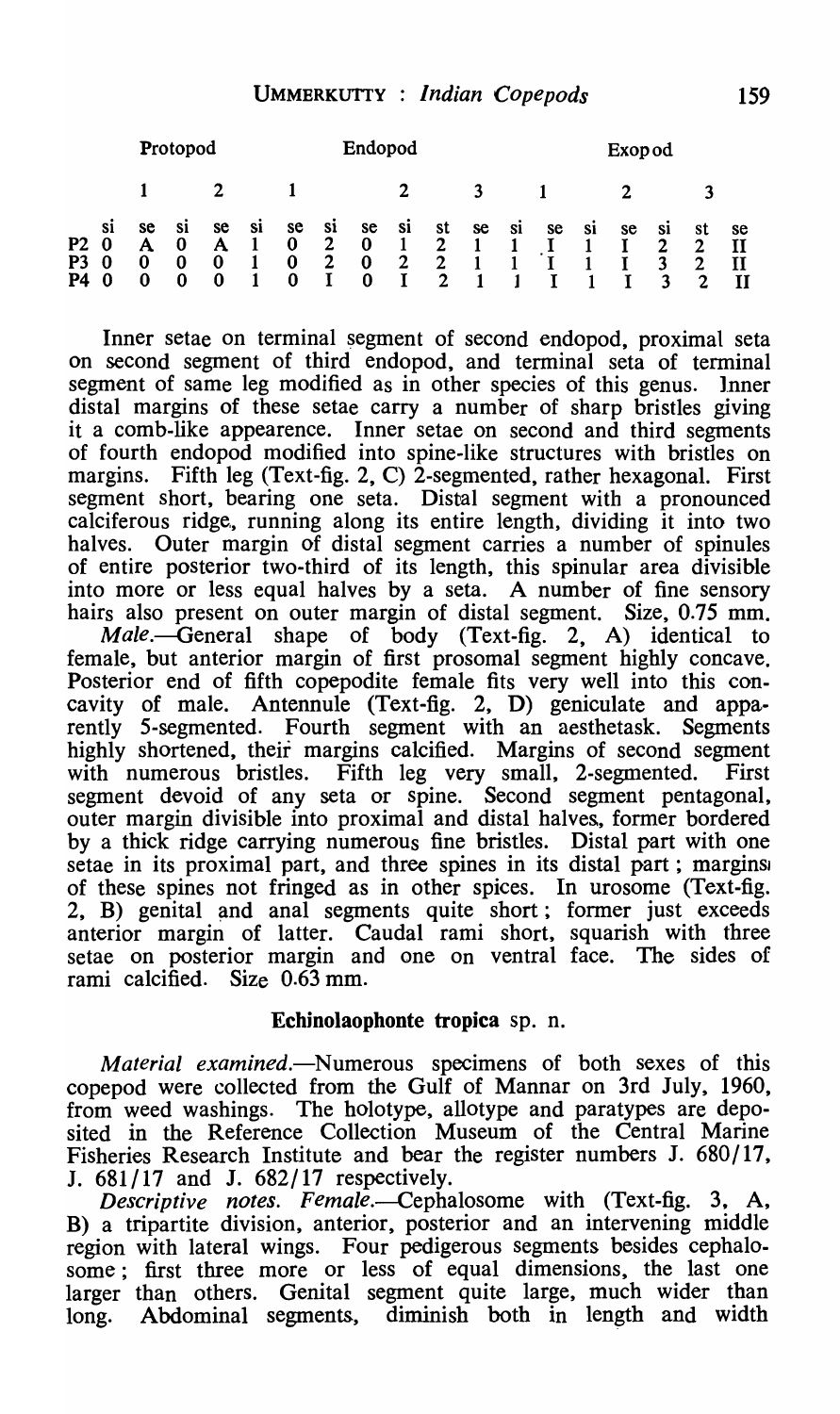towards posterior side. Caudal ramus less than twice as long as *wide,* bearing six setae, two of which much longer than others, and widened in proximal region. In lateral view, posterodorsal margins of cephalosome produced into spines. Similar spine-like projections also noticed in some of prosomal and urosomal segments.

Antennule (Text-fig. 3, C) 6-segmented, fourth segment bearing a fairly long aesthetask. Proportionate lengths of the constituting segments as follows:



TEXT-FIG. 3. *Echinolaophonte tropica* sp. n. A. Female dorsal view; B. Female lateral view; C. Female antennule; D. Female antenna; E. Female mandible; F. Male antennule; G. Male urosome showing fifth and sixth legs; H. Female first leg; J. Female maxillulae; K. Female third leg; L. Female second leg; M. Female maxilliped; N. Female fourth leg; O. Female fifth leg.

| $\begin{array}{cccccccc} 1 & 2 & 3 & 4 \end{array}$ |  |                                    |  |                                                                |  |
|-----------------------------------------------------|--|------------------------------------|--|----------------------------------------------------------------|--|
|                                                     |  | $19.2$ 29.8 31.2 7.1 2.8 9.9 = 100 |  |                                                                |  |
|                                                     |  |                                    |  | Antenna (Text-fig. 3, D) 2-segmented; exopod 1-segmented, very |  |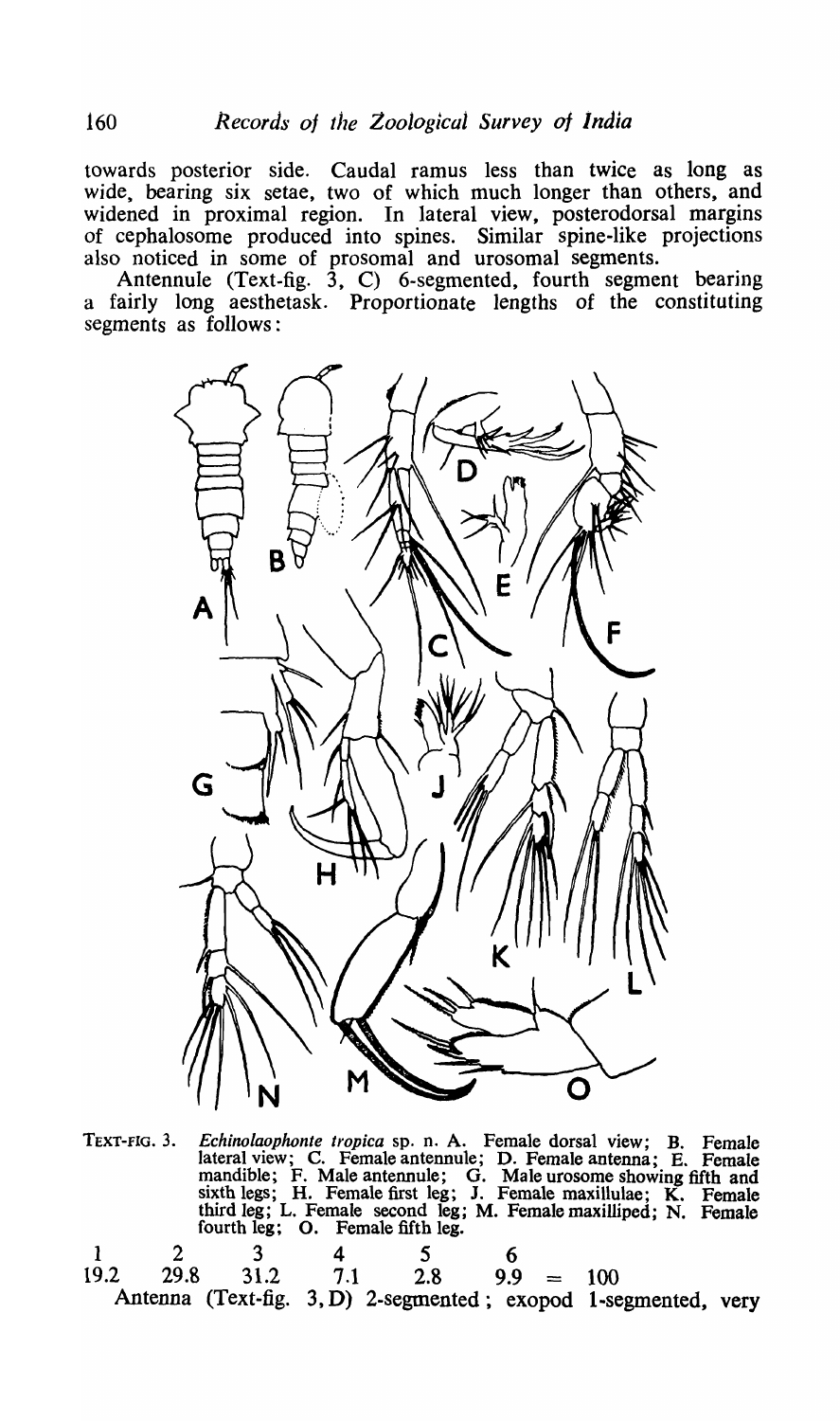short, with four setae and borne on outer margin of basal antennal segment; latter bears two setae, one each on its distal outer and inner corners. Second antennal segment bears four apical, one subapical spines, and a small seta in inner distal region; all spines with a bent appearence, and with serrated medial areas. Mandible (Text-fig. 3, E) quite normal with a masticatory blade and 1-segmented palp. Maxillule (Text-fig. 3, J) and maxilla typical of genus. Terminal claw as Maxi! liped characteristically incurved, with setae at distal margins of first and second segments moderately developed. Inner margins of second segment finely ciliated.

In first pair of legs (Text-fig. 3, H) both endopod and exopod biramous; endopod quite well-developed, basal segment bearing one seta and second segment bearing one terminal claw and an accessory seta. Exopod very fragile, just exceeding half length of basal endopod segment. Five setae on the distal segment, three apical and two outer; proximal segment bears an outer seta. Basal segment devoid of any seta in Protopod ; proximal segment has a seta on each margin. Ornamentation of swimming legs  $2-4$  as follows (Text-fig. 3, K, L and N).

|                                                    |                    | Protopod                   |                            |                |                           | Endopod                          |                     |                                                                                               |                      |                      | Exopod                       |                |              |                               |                                 |              |  |
|----------------------------------------------------|--------------------|----------------------------|----------------------------|----------------|---------------------------|----------------------------------|---------------------|-----------------------------------------------------------------------------------------------|----------------------|----------------------|------------------------------|----------------|--------------|-------------------------------|---------------------------------|--------------|--|
|                                                    |                    |                            |                            | 2              |                           |                                  |                     |                                                                                               |                      |                      | 3                            |                |              |                               |                                 |              |  |
|                                                    | <b>S1</b>          | se                         | si                         | <b>sc</b>      | si                        | se                               | si                  | se                                                                                            | st si                |                      | se                           | $\cdot$ si     | se           | si                            | st                              | se           |  |
| P <sub>2</sub><br>P <sub>3</sub><br>P <sub>4</sub> | 0<br>$\bf{0}$<br>0 | -0<br>$\bf{0}$<br>$\bf{0}$ | -0<br>$\bf{0}$<br>$\bf{0}$ | $\blacksquare$ | $\bf{0}$<br>$\bf{0}$<br>0 | $\bf{0}$<br>$\bf{0}$<br>$\bf{0}$ | $\overline{2}$<br>1 | $\mathbf{2}$<br>$\overline{1}$ $\overline{2}$ $\overline{0}$ $\overline{0}$<br>$\overline{2}$ | $\sim 1$<br>$\bf{0}$ | $\bf{0}$<br>$\bf{0}$ | $\mathbf{I}$<br>$\mathbf{I}$ | $\blacksquare$ | $\mathbf{I}$ | $\mathbf{1}$<br>$\mathcal{P}$ | $\overline{2}$<br>$\mathcal{P}$ | $\mathbf{H}$ |  |

Fifth leg (Text-fig. 3, 0) very similar to that of other representatives of genus. Proximal segment, quite large, its inner projection reaching almost whole length of distal segment and with a single seta on outer, and four setae on inner margin. Distal segment bears three setae on outer side. Size 0.85-0.95 mm.

*Male.-Sexually* dimorphic, with modifications in antennule, third, fourth, fifth and sixth legs and urosome. Antennule (Text-fig. 3, F) geniculate apparently 5-segmented. As in female aesthetask borne on the much swollen, thick margined fourth segment. Terminal segment short narrow, but with a large number of setae along its margins. Exopod of third leg very powerfully developed with all joints considerably thickened; spine very coarse and setae of inner edge short, spiniform. Endopod of third leg of usual structure. Exopod in fourth leg much coarser than in female, setae of inner edge spiniferous. Fifth leg (Text-fig. 3, G) much different from female. Each leg is rectangular in shape; basal segment indicated by a broad-based seta; distal segment with unequal seta at apex. Sixth leg also rectangular carrying at its apex two setae, one strong and spine-like. An additional segment in urosome (Text-fig. 3, G); genital segment not as large as in female. Size  $0.65 - 0.75$  mm.

## III-SUMMARY

Three new species of harpacticoid copepods, *Parapeltidium nichollsi, Porcellidium unicus* and *Echinolaophonte tropica* obtained